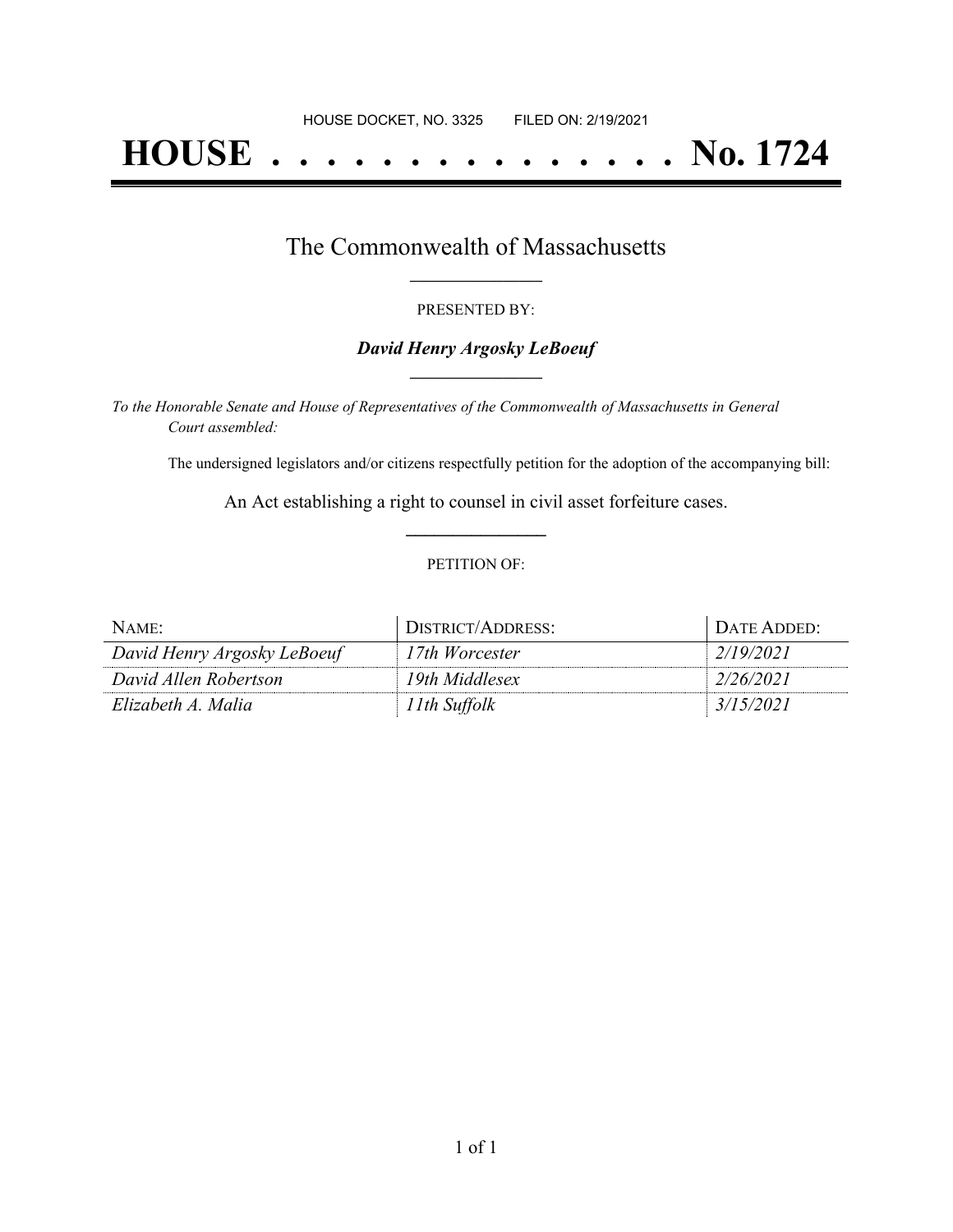## **HOUSE . . . . . . . . . . . . . . . No. 1724**

By Mr. LeBoeuf of Worcester, a petition (accompanied by bill, House, No. 1724) of David Henry Argosky LeBoeuf, David Allen Robertson and Elizabeth A. Malia establishing a right to counsel in civil asset forfeiture cases. The Judiciary.

## The Commonwealth of Massachusetts

**In the One Hundred and Ninety-Second General Court (2021-2022) \_\_\_\_\_\_\_\_\_\_\_\_\_\_\_**

**\_\_\_\_\_\_\_\_\_\_\_\_\_\_\_**

An Act establishing a right to counsel in civil asset forfeiture cases.

Be it enacted by the Senate and House of Representatives in General Court assembled, and by the authority *of the same, as follows:*

| 1              | Subsection (d) of section 47 of chapter 94C of the General Laws is hereby amended by                |
|----------------|-----------------------------------------------------------------------------------------------------|
| 2              | striking the second, third, and fourth paragraphs and inserting in place thereof the following:-    |
| 3              | <b>SECTION 1</b>                                                                                    |
| $\overline{4}$ | Upon the filing of a claim to the property by any person other than the commonwealth,               |
| 5              | the clerk of the court shall determine whether the person is a natural person. Upon a               |
| 6              | determination that the claimant is a natural person, the chief counsel of the committee for public  |
| 7              | counsel services shall assign the case to either the public counsel division or the private counsel |
| 8              | division.                                                                                           |
| 9              | The final order of the court shall provide that said moneys and the proceeds of any such            |
| 10             | sale shall be distributed to the Counsel for Indigent Salary Enhancement Trust Fund established     |
| 11             | under section 35Z of chapter 10 of the General Laws, and shall then be expended without further     |